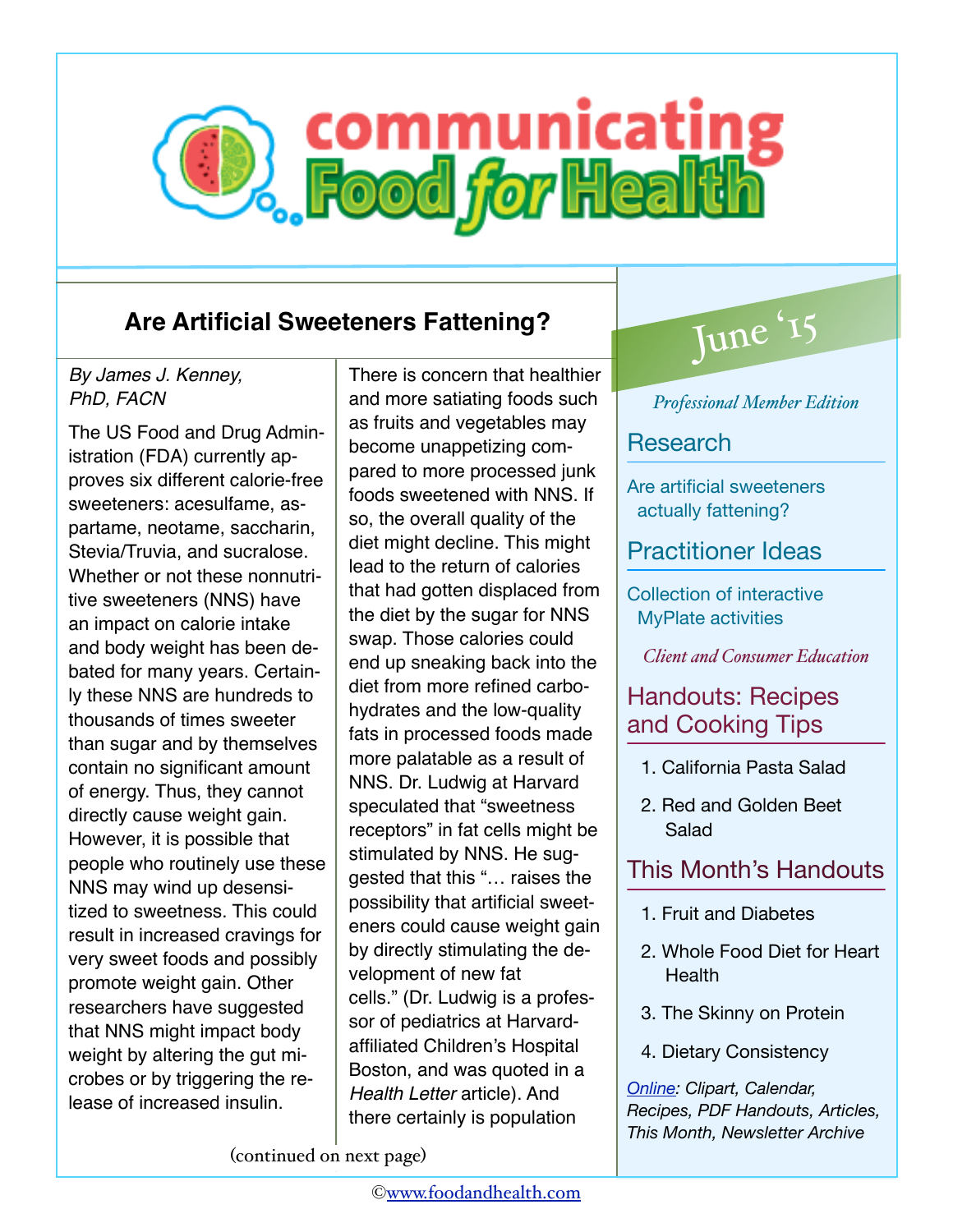*Only 43% of the water-only group lost more than 5% of their initial weight, compared to 63.3% of those in the NNS group.*

data showing that people who use more NNS are more likely to gain weight over the next year or so when compared to subjects who mostly avoid NNS. It is clear that, over the past 50 years, Americans are both becoming fatter (on average) and consuming more NNS. But such observational data are confounded by the fact that it is the people who are prone to weight gain who are much more likely to chose to consume more foods and drinks with NNS in place of sugar. So the correlation between using more NNS and weight gain may or may not be causal. Reviews of the subject often leave health professionals with no clear answers (1).

There is growing evidence that the consumption of beverage calories — particularly sugar-rich drinks — promotes excessive calorie intake and weight gain. If this is the case, then replacing sugar-sweetened drinks with those sweetened with NNS may indeed aid weight loss or certainly reduce the risk of gaining more weight. Controlled clinical trials comparing sugar-sweetened to NNS soft drinks generally show that sugar-sweetened drinks

promote increased calorie intake and weight gain compared to the NNS-sweetened drinks (2). However, while the US Dietary Guidelines state that NNS drinks are preferable to sugar-sweetened drinks, they maintain that drinking water instead of sugar-sweetened drinks is the "gold standard" for weight loss and weight control (3).

### **Study Shows NNS Beverages Work Better than Water**

Dr. Peters and colleagues conducted a study that compared the efficacy of NNSbeverages to water during a 12-week behavioral weight loss program and a 9-month follow-up period. They randomized 303 overweight subjects (BMI 27-40) into two groups. One was instructed to drink at least 24 ounces (oz) of water, while the other was instructed to drink at least 24 oz of NNS beverages daily during the 12 week weight loss program. The water group had to agree to give up drinking NNS beverages for one year. Both groups were allowed to consume foods with NNS. To enhance compliance, both groups of participants were given free coupons for either

bottled water or NNS drinks for one year. Aside from the differences in beverage instructions, both groups received the same dietary and lifestyle instruction during the 12-week weight loss program. The average weight lost during the first 12 weeks was 10.09 pounds (lbs) for the NNS group and 8.67 lbs for the water-only group. This difference was not quite significant, but only 43% of the water-only group lost more than 5% of their initial weight, compared to 63.3% of those in the NNS group. That difference *was* significant. The data from this clinical trial were similar to those observed in a prior study that also compared the impact of NNS drinks, water, and sugar-sweetened drinks on weight loss. In this study, Dr. Tate and colleagues also observed that NNS drinks not only aided weight loss compared to sugar-sweetened drinks but also compared to plain water (4). Couple these two studies with data from the National Weight Control Registry, which shows that people who lost and

*[\(Continued at http://www.](http://www.communicatingfoodforhealth.com/artificial-sweet-fattening/) communicatingfoodforhealth.com/artificialsweet-fattening/)*